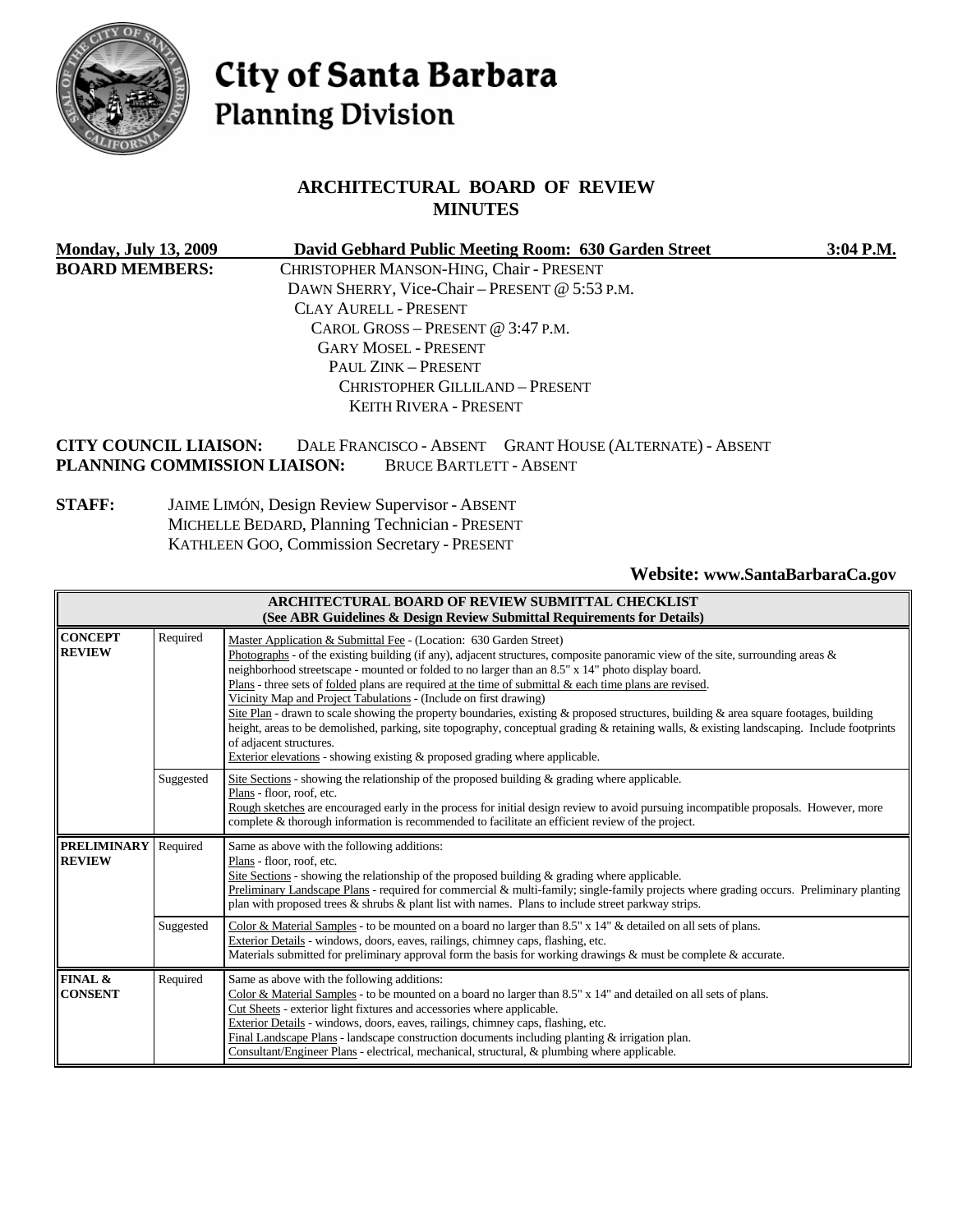#### **PLEASE BE ADVISED**

- The approximate time the project will be reviewed is listed to the left of each item. It is suggested that applicants arrive 15 minutes early. The agenda schedule is subject to change as cancellations occur. Staff will notify applicants of time changes.
- The applicant's presence is required. If an applicant is not present, the item will be postponed indefinitely. If an applicant cancels or postpones an item without providing advance notice, the item will be postponed indefinitely and will not be placed on the following Architectural Board of Review (ABR) agenda. In order to reschedule the item for review, a rescheduling fee will be paid and the applicant must fill out and file a Supplemental Application Form at 630 Garden Street (Community Development Department) in addition to submitting appropriate plans.
- All approvals made by the ABR are based on compliance with Municipal Code Chapter 22.68 and with adopted ABR guidelines. Some agenda items have received a mailed notice and are subject to a public hearing.
- The ABR may grant an approval for any project scheduled on the agenda if sufficient information has been provided and no other discretionary review is required. Substitution of plans is not allowed, if revised plans differing from the submittal sets are brought to the meeting, motions for preliminary or final approval will be contingent upon staff review for code compliance.
- The Board may refer items to the Consent Calendar for Preliminary and Final Architectural Board of Review approval.
- Concept review comments are valid for one year. A Preliminary approval is valid for one year from the date of the approval unless a time extension has been granted. A Final approval is valid for two years from the date of final action unless a time extension has been granted or a Building Permit has been issued.
- Decisions of the ABR may be appealed to the City Council. For further information on appeals, contact the Planning Division Staff or the City Clerk's office. Appeals must be in writing and must be filed with the City Clerk at City Hall, 735 Anacapa St. within ten (10) calendar days of the meeting at which the Board took action or rendered its decision.
- **AMERICANS WITH DISABILITIES ACT:** In compliance with the Americans with Disabilities Act, if you need special assistance to gain access to, comment at, or participate in this meeting, please contact the Planning Division at 805-564-5470. If possible, notification at least 48 hours prior to the meeting will enable the City to make reasonable arrangements in most cases.
- **AGENDAS, MINUTES and REPORTS**: Copies of all documents relating to agenda items are available for review at 630 Garden St. and agendas and minutes are posted online at [www.SantaBarbaraCa.gov/](http://www.santabarbaraca.gov/)abr. **Materials related to an item on this agenda submitted to the ABR after distribution of the agenda packet are available for public inspection in the Community Development Department located at 630 Garden St., during normal business hours.** If you have any questions or wish to review the plans, please contact Michelle Bedard, at (805) 564-5470 between the hours of 8:30 a.m. to 4:00 p.m., Monday through Thursday, and every other Friday, or by email at [mbedard@santabarbaraca.gov](mailto:mbedard@santabarbaraca.gov). Please check our website under City Calendar to verify closure dates.

#### **LICENSING ADVISORY:**

The Business and Professions Code of the State of California and the Municipal Code of the city of Santa Barbara restrict preparation of plans for certain project types to licensed professionals. Applicants are encouraged to consult with Building and Safety Staff or Planning Staff to verify requirements for their specific projects.

Unlicensed persons are limited to the preparation of plans for:

- $\triangleright$  Single or multiple family dwellings not to exceed four (4) units per lot, of wood frame construction, and not more than two stories and basement in height;
- ¾ Non-structural changes to storefronts; and,
- $\blacktriangleright$  Landscaping for single-family dwellings, or projects consisting solely of landscaping of not more than 5,000 square feet.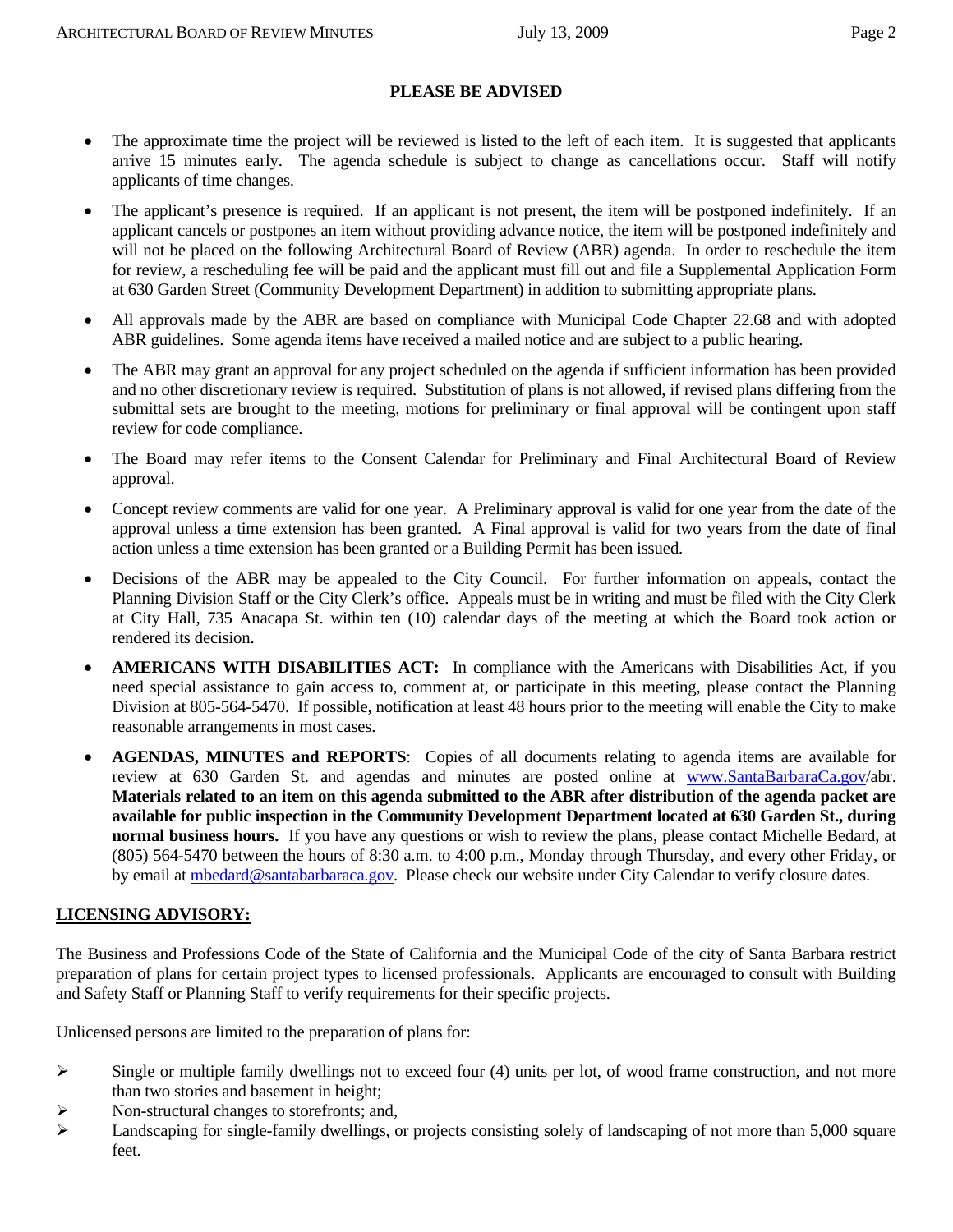#### **NOTICE:**

- 1. That on Thursday, July 9, 2009 at 4:00 p.m., this Agenda was duly posted on the indoor and outdoor bulletin boards at the Community Development Department, 630 Garden Street, and online at [www.SantaBarbaraCa.gov/abr.](http://www.santabarbaraca.gov/abr)
- 2. This regular meeting of the Architectural Board of Review will be broadcast live on City TV-18, or on your computer via <http://www.santabarbaraca.gov/Government/Video/> and then clicking City TV-18 Live Broadcast. City TV-18 will also rebroadcast this meeting in its entirety on Wednesday at 8:00 a.m. on Channel 18. An archived video copy of this meeting will be viewable on computers with high speed internet access the following Wednesday at [www.santabarbaraca.gov/abr](http://www.santabarbaraca.gov/abr) and then clicking *Online Meetings.*

#### **CALL TO ORDER.**

The Full Board meeting was called to order at 3:04 p.m.

#### **ROLL CALL:**

| Members present: | Manson-Hing, Sherry (present at 5:53 p.m.), Mosel, Zink, Gross (present at 3:47 p.m.),<br>Aurell, Rivera, and Gilliland. |
|------------------|--------------------------------------------------------------------------------------------------------------------------|
| Members absent:  | None.                                                                                                                    |
| Staff present:   | Bedard and Goo.                                                                                                          |

#### **GENERAL BUSINESS:**

A. Public Comment:

No public comment.

B. Approval of Minutes:

| Motion: | Approval of the minutes of the Architectural Board of Review meeting of <b>June 29, 2009</b> , as |
|---------|---------------------------------------------------------------------------------------------------|
|         | amended.                                                                                          |
| Action: | Zink/Aurell, 6/0/0. Motion carried. (Sherry/Gross absent).                                        |

C. Consent Calendar:

| Motion: | Ratify the Consent Calendar of <b>July 6, 2009</b> . The Consent Calendar was reviewed by Gary<br>Mosel.                          |
|---------|-----------------------------------------------------------------------------------------------------------------------------------|
| Action: | Zink/Rivera, 6/0/0. Motion carried. (Sherry/Gross absent).                                                                        |
| Motion: | Ratify the Consent Calendar of <b>July 13, 2009</b> . The Consent Calendar was reviewed by Clay<br><b>Aurell and Carol Gross.</b> |
| Action: | Rivera/Aurell, 6/0/0. Motion carried. (Sherry/Gross absent).                                                                      |

- D. Announcements, requests by applicants for continuances and withdrawals, future agenda items, and appeals.
	- 1. Pending schedule for PC and SHO agendas: PC has been cancelled for July  $16<sup>th</sup>$  and SHO will be reviewing 617 Bradbury Avenue.
	- 2. Ms. Bedard announced that Board member Sherry will be in attendance at the meeting at approximately 4:30 this afternoon.
	- 3. Board member Gilliland announced that he will be stepping down from agenda Item #2, 421 E. Cota Street, and that he will be absent from the August  $10<sup>th</sup>$  meeting.
	- 4. Board member Rivera announced that he will be stepping down from agenda Item #3, 705 Norman Firestone Road.
	- 5. Board member Mosel announced that he will be absent from the August 10 and August 17, 2009, meetings.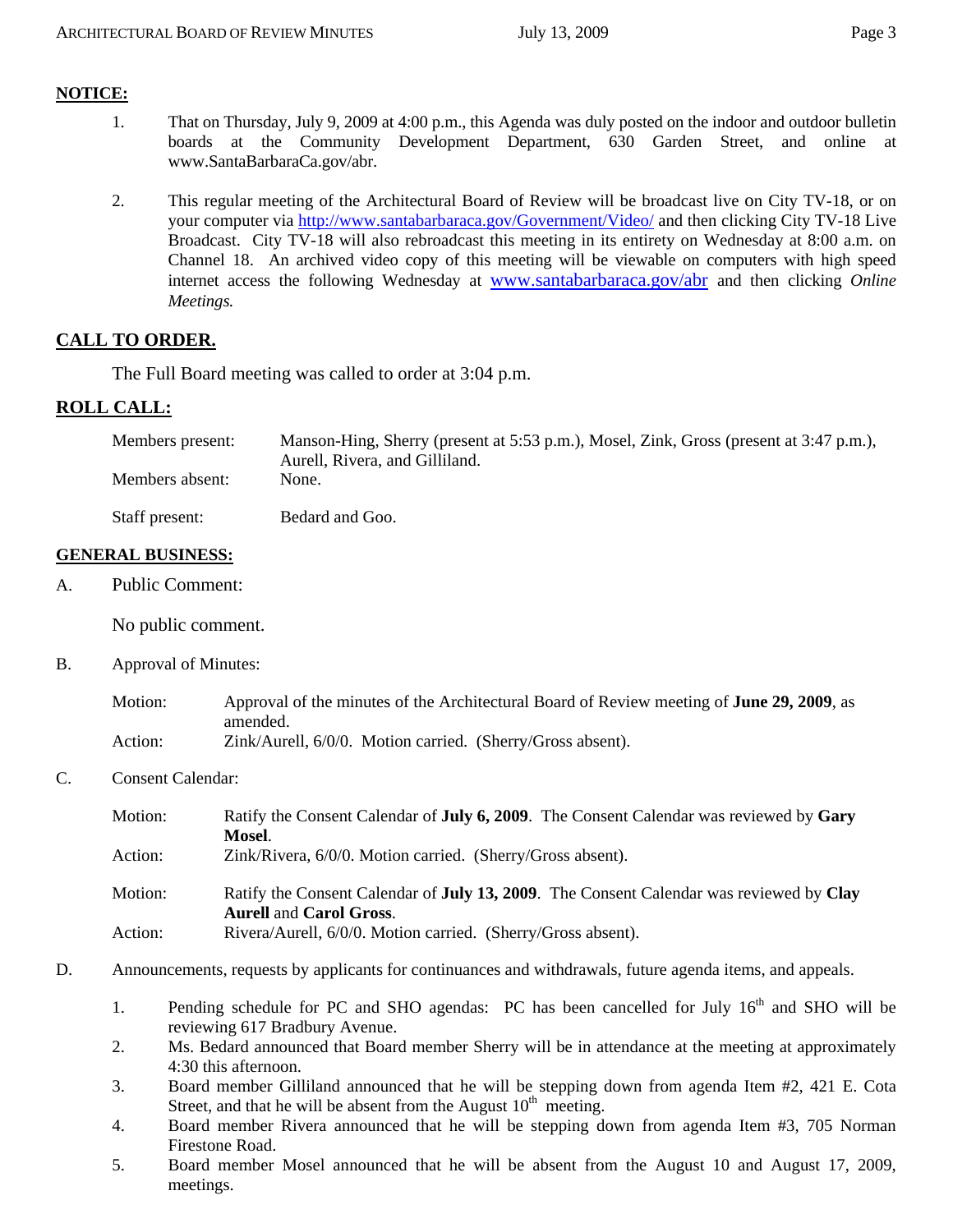#### E. Subcommittee Reports.

Member Rivera reported on the Upper State Street Study will return for review before the ABR in August 2009.

## **CONCEPT REVIEW - CONTINUED ITEM**

## **1.** 124 LOS AGUAJES AVE R-4/SD-3 Zone

| Assessor's Parcel Number: 033-041-007 |                     |
|---------------------------------------|---------------------|
| <b>Application Number:</b>            | MST2004-00725       |
| Owner:                                | Mark Edwards        |
| Architect:                            | Peter Ehlen         |
| Agent:                                | Fermina Murray      |
| Agent:                                | <b>Compass Rose</b> |

(Proposal to demolish an existing 887 square foot single-family residence and a 400 square foot garage and to construct three new condominiums consisting of a 1,454 square foot two-bedroom residential unit, a 1,310 square foot one-bedroom unit and a 1,087 square foot one-bedroom residential unit. The project will result in a three-story 3,851 square foot structure with 1,120 square feet in garages on a 6,000 square foot lot located in the Non Appealable Jurisdiction of the Coastal Zone. A design waiver is requested to allow a garage to be located within three feet of the interior property line. Modifications are requested to allow encroachments into the required interior and front setbacks.)

## **(Fifth Concept Review. Comments only; Project requires Environmental Assessment, Compatibility Analysis, and Planning Commission review for a Tentative Subdivision Map, a Coastal Development Permit, and zoning modifications.)**

(3:14)

Present: Peter Ehlen, Architect; David Black, Landscape Architect; Mark Edwards, Owner; and Suzanne Riegle, Assistant Planner.

Public comment opened at 3:26 p.m.

Robert Maxim, opposition: expressed concerns regarding the size, bulk, and scale.

Kellam de Forest, opposition: expressed concerns regarding compatibility and size, bulk, and scale.

Public comment closed at 3:31 p.m.

Straw vote: How many of the Board feel that the project is ready to continue to the Planning Commission to resolve the requested modifications? 1/6 (failed).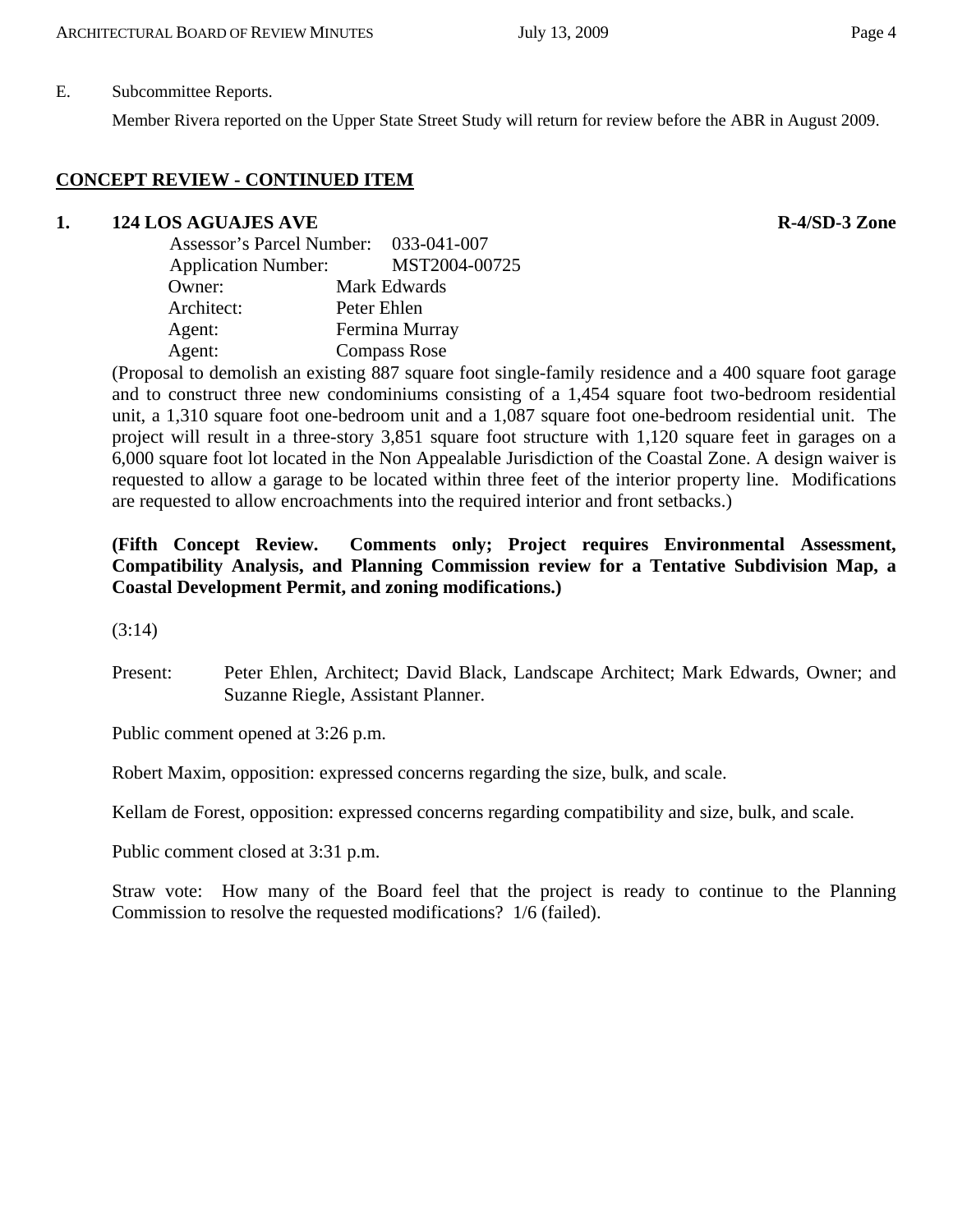# **Motion: Continued indefinitely to Full Board with comments:**

- 1) The Board does not feel that the project has progressed enough for the project to move forward to the Planning Commission as some elements still needs to be resolved.
- 2) Refine the front elevation, the stairs at the first and second floor, and the glass popout elements at the third floor. The board felt that the floor area could be refined and reduced to be more efficient and therefore not need the second and third floor modifications.
- 3) Refine the stairway on the roof.
- 4) Minimize the trash bins.
- 5) Carry forward previous comments from the June 1, 2009 ABR motion: #3) The project needs further refinement of the architectural style, including reducing the amount of plaster on the front elevation, which is contributing to the front mass, bulk and scale; and #4) Create a more pedestrian-friendly street frontage.
- Action: Zink/Rivera, 4/2/1. Motion carried. (Mosel/Manson-Hing opposed, Aurell abstained, Sherry absent).

# **CONCEPT REVIEW - CONTINUED ITEM**

# **2. 421 E COTA ST C-M Zone**

 Assessor's Parcel Number: 031-160-010 Application Number: MST2009-00250 Owner: Transition House Architect: Mark Wienke

(Proposal to demolish the existing 7,566 square foot two-story mixed-use building and construct a new 9,142 square foot two-story mixed-use building, comprising of 8 affordable residential apartments (six, two-bedroom and two, three-bedroom units, totaling 7,208 square feet) and a 1,934 square foot day care center. The existing 14,080 square foot, two-story mixed use building, comprised of 8 residential apartments (6,175 square feet) and 7,905 commercial square feet, will remain. A total of 715 cubic yards of grading is proposed. The parcel will result in two two-story mixed-use buildings, with a combined total of 16 affordable apartments (13,383 residential square feet) and 9,839 commercial square feet, on a 42,221 square foot lot. A total of 37 uncovered parking spaces are proposed. The project requires Staff Hearing Officer review for a requested zoning modification for a reduction of the required parking.)

## **(Second Concept Review. Comments only; project requires Environmental Assessment, Compatibility Analysis and Staff Hearing Officer review for a requested modification.)**

(4:21)

Present: Mark Wienke, Architect; Chris Gilliland, Landscape Architect; and Dan Gullett, Associate Planner.

Public comment opened at 4:43 p.m. As no one wished to speak, public comment was closed.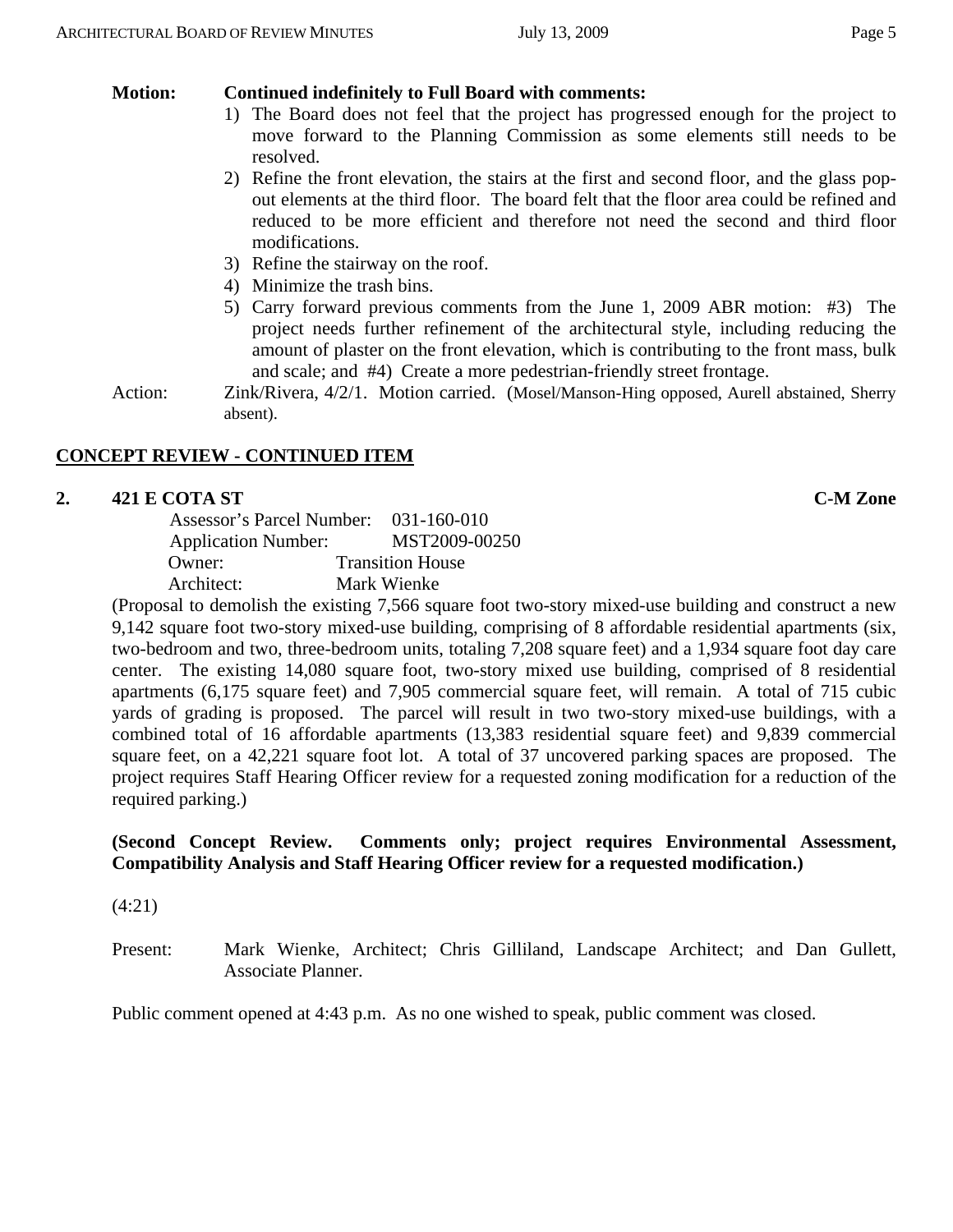# **Motion: Continued indefinitely to the Staff Hearing Officer to return to Full Board with comments:**

COMPATIBILITY ANALYSIS:

- 1) The Board finds the project is in compliance with the City Charter, Municipal Code, and consistent with the Design Guidelines.
- 2) The project is compatible with the architectural character of the City and neighborhood.
- 3) The project is of an appropriate size, mass, bulk, height and scale.
- 4) The project is sensitive to adjacent landmarks and historic resources.
- 5) The project does not affect public views, and has an appropriate amount of open space and landscaping.
- 6) The Board feels there are no aesthetic impacts to the requested modification for a reduction in parking count, and the modification for the reduction in the ground floor patio sizes.

## ARCHITECTURE:

- 1) The Board feels the direction for the architecture is successful and the Board looks forward to further refinements in architecture and landscaping.
- 2) Show how the storage issue will be addressed at the Day Care Center for exterior activities.
- 3) Provide shade for the outdoor area of the Day Care Center.
- 4) Study the articulation of the Day Care Center enclosure wall to respond to the concerns regarding mass, bulk and scale on the street.
- 5) Study incorporating masonry elements that would relate to the neighborhood context.

Action: Riviera/Zink, 5/1/0. Motion carried. (Gross opposed, Gilliland stepped down, Sherry absent).

## **CONCEPT REVIEW - CONTINUED ITEM**

#### **3. 705 NORMAN FIRESTONE RD A-F/SD-3 Zone**

| Assessor's Parcel Number: 073-450-003 |                                  |
|---------------------------------------|----------------------------------|
| <b>Application Number:</b>            | MST2008-00524                    |
| Owner:                                | City of Santa Barbara            |
| Applicant:                            | Goleta Sanitary District         |
| Architect:                            | Penfield & Smith Engineers, Inc. |

(Proposal to construct a new 400 square foot pump house, an 8-foot tall block wall that encompasses a 57 foot by 80 foot area around the pump house, and new landscaping on the City Airport property. The pump house will provide a permanent replacement of the forced main at the Firestone Road Lift Station. Project requires Planning Commission Review for a Coastal Development Permit.)

#### **(Third Concept Review. Comments only; Project requires Environmental Assessment, Compatibility Analysis, and Planning Commission review of a Coastal Development Permit.)**

(5:08)

Present: Jennifer Welch, Agent, Penfield & Smith Engineers, Inc.; Katie Poitress, Civil Engineer; Bob Cunningham, Landscape Architect.

Public comment opened at 5:18 p.m. As no one wished to speak, public comment was closed.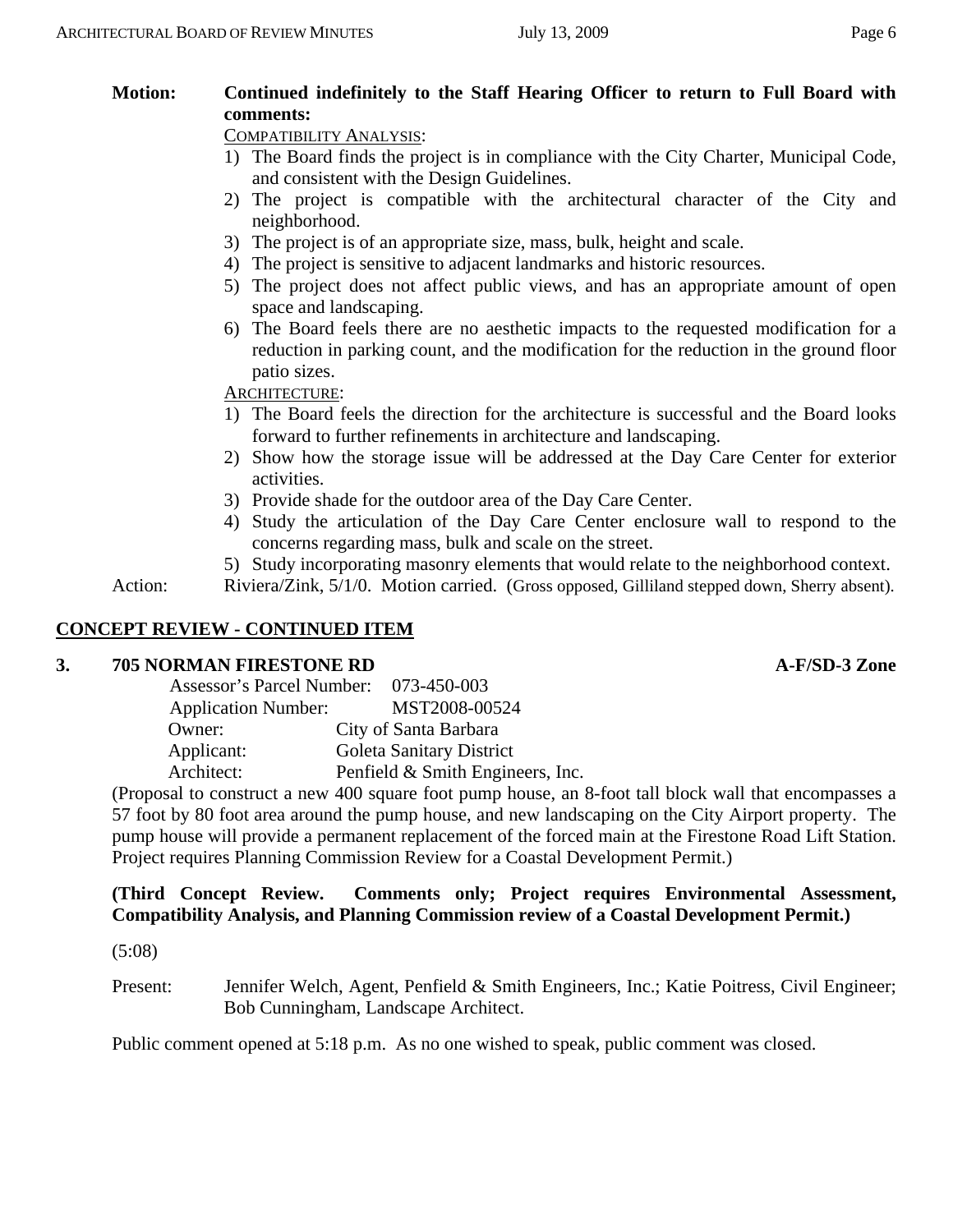## **Motion: Continued indefinitely to Planning Commission and return to Consent Calendar with the following comments:**

- 1) The project is ready for Preliminary and Final Approval.
- 2) The plans are to reflect the exterior metal work to include the pipe color as "*Mexican Tea*" and the exhaust fan and louver color are to be included on the plans as the "*REL*" color.

Action: Zink/Gross, 6/0/0. Motion carried. (Rivera stepped down, Sherry absent).

#### **\*\* THE BOARD RECESSED FROM 5:22 P.M. AND RECONVENED AT 5:53 P.M. \*\***

#### **PRELIMINARY REVIEW**

#### **4. 3855 STATE ST C-2/SD-2 Zone**

| Assessor's Parcel Number: 051-010-010 |                                        |
|---------------------------------------|----------------------------------------|
| <b>Application Number:</b>            | MST2009-00210                          |
| Owner:                                | Grace Lutheran Church of Santa Barbara |
| Owner:                                | Macerich La Cumbre, LLC                |
| Applicant:                            | The Vons Companies, Inc.               |
| Architect:                            | Courtney & Le Architects               |
| Agent:                                | Little Div Architectural Consulting    |
|                                       |                                        |

(Proposal for an exterior facade remodel at the Vons in the La Cumbre Plaza. The proposal includes restriping parking stalls, the addition of accessible stalls and pathways per city requirements, new roof top equipment, exterior lighting, and landscaping.)

## **(Preliminary Approval is requested. Project requires compliance with La Cumbre Plaza Tenant Design Criteria.)**

(5:53)

Present: Winnie Bautista, Little Diversified Architectural Consulting; and Brian Brad, Realtor for Vons Stores; and Honda Cherng, The Vons Companies Inc.

Public comment opened at 6:03 p.m.

Chuck Davis, Macerich La Cumbre, LLC, expressed support for approval and for the project to move forward.

Public comment closed at 6:06 p.m.

Straw vote: How many of the Board would prefer the wood eave corbels? (majority passed).

Straw vote: How many of the Board would prefer the refined shed roof option? (majority passed).

Straw vote: How many of the Board would prefer the stone infill between the columns, column caps, and the plaster columns to extend to the ground? (majority passed)

Straw vote: How many of the Board would prefer the curved wrought iron gate option rather than the straight gate option? (majority passed).

#### **Motion: Preliminary Approval and continued indefinitely to the Consent Calendar with conditions:**

- 1) Applicant to return with a complete set of architectural details for Final Approval.
- 2) The Board prefers Option 2 of the shed roof.
- 3) The Board prefers Option 1 detailing of the plaster columns with the integration of the stone, and the use of stone planters on both sides of the entry way.
- 4) The Board prefers Option 2 use of the wood eave corbels at the roof.
- 5) The Board prefers the arched top wrought iron (curved) gate as proposed at the June 29, 2009, Architectural Board of Review meeting.

Action: Sherry/Aurell, 8/0/0. Motion carried.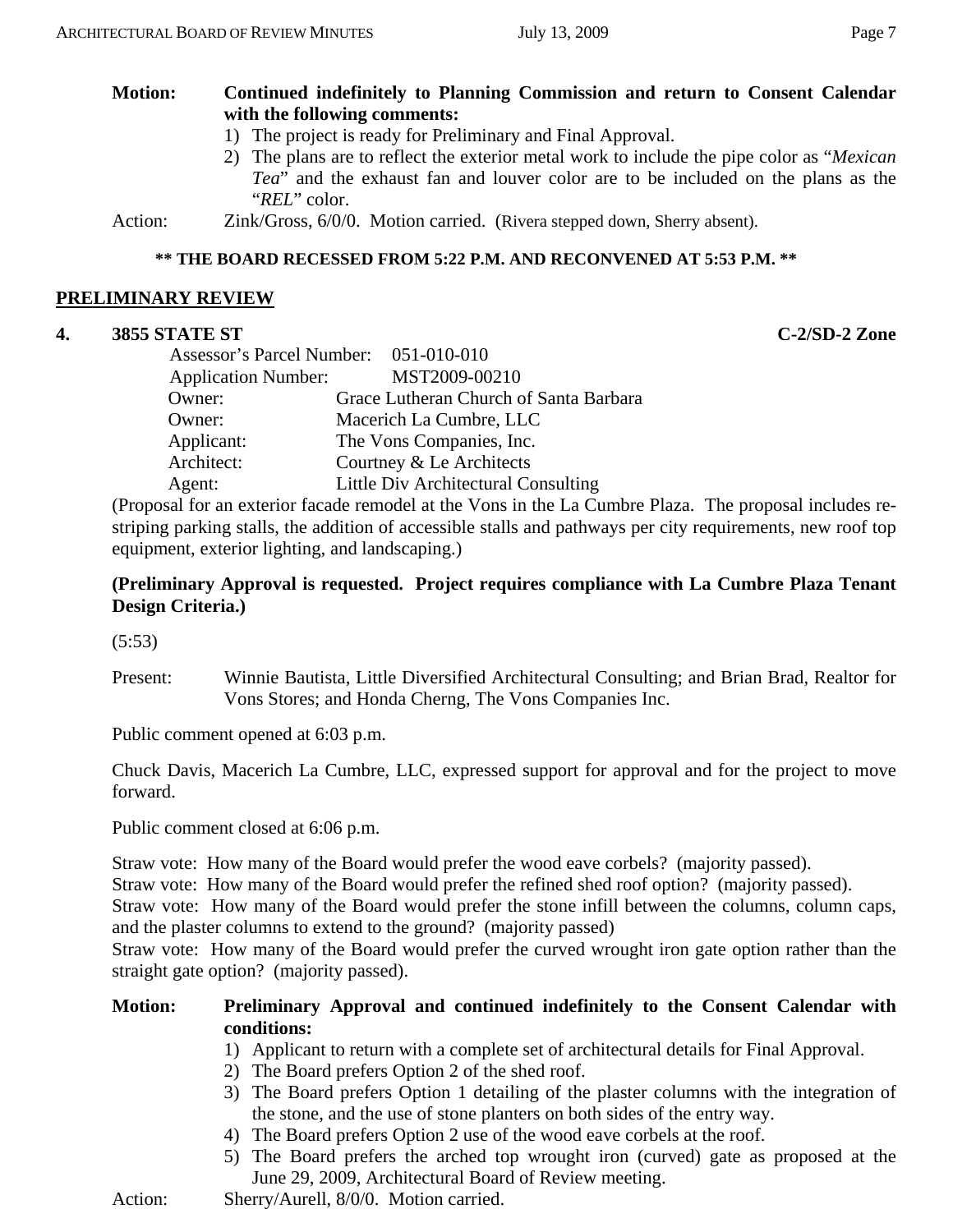Staff Notes: Staff reported that the applicant was already informed of the possibility that it may take several successive Consent Reviews before Final Approval is given.

#### **PRELIMINARY REVIEW**

#### **5. 120 S HOPE AVE H-123 C-2/SD-2 Zone**

| Assessor's Parcel Number: 051-010-014 |                     |                                 |
|---------------------------------------|---------------------|---------------------------------|
| <b>Application Number:</b>            |                     | MST2008-00550                   |
| Owner:                                |                     | Patricia S. Nettleship, Trustee |
| Owner:                                |                     | The Macerich Company            |
| Applicant:                            |                     | The Conceptual Motion Company   |
| <b>Business Name:</b>                 | <b>Yves Delorme</b> |                                 |
| $\sim$ $\sim$ $\sim$ $\sim$           |                     |                                 |

(Proposal for a facade remodel to an existing tenant space (H123) at the La Cumbre Plaza. The proposal includes a new entry element, new paint, shutter detailing, and awnings.)

#### **(Project requires compliance with La Cumbre Plaza Tenant Design Criteria.)**

(6:31)

Present: Edward DeVicinte, The Conceptual Motion Company.

Public comment opened at 6:39 p.m.

Craig Reynolds, Macerich Company, expressed support for approval and for the project to move forward.

Public comment closed at 6:40 p.m.

**Motion: Preliminary and Final Approval with the condition that the Applicant is to provide a hardy plant selection for the in-ground planter**. Action: Aurell/Riviera, 8/0/0. Motion carried.

#### **FINAL REVIEW**

#### **6. 3759 STATE ST C-P/SD-2 Zone**

| Assessor's Parcel Number: 051-040-053   |                            |
|-----------------------------------------|----------------------------|
| <b>Application Number:</b>              | MST2009-00227              |
| Owner:                                  | Regency Realty Group, Inc. |
| Architect:                              | <b>Cearnal Andrulaitis</b> |
| Landscape Architect: Guillermo Gonzalez |                            |
| <b>Business Name:</b> Whole Foods       |                            |

(Proposal for a façade remodel for three existing commercial buildings in the C-P/SD-2 Zone. The proposal includes the addition of an outdoor seating area, a new trellis and awnings, grading and restriping the existing 258 space parking lot, ADA improvements, 37 bicycle spaces, and landscape alterations, including the addition of bio-swales. All of the existing trees are proposed to remain.)

## **(Preliminary Approval granted 6/1/2009. Final Approval is requested.)**

(6:49)

Public comment opened at 7:34 p.m. As no one wished to speak, public comment was closed.

Present: Brian Cearnal and Adam Cunningham, Cearnal Andrulaitis.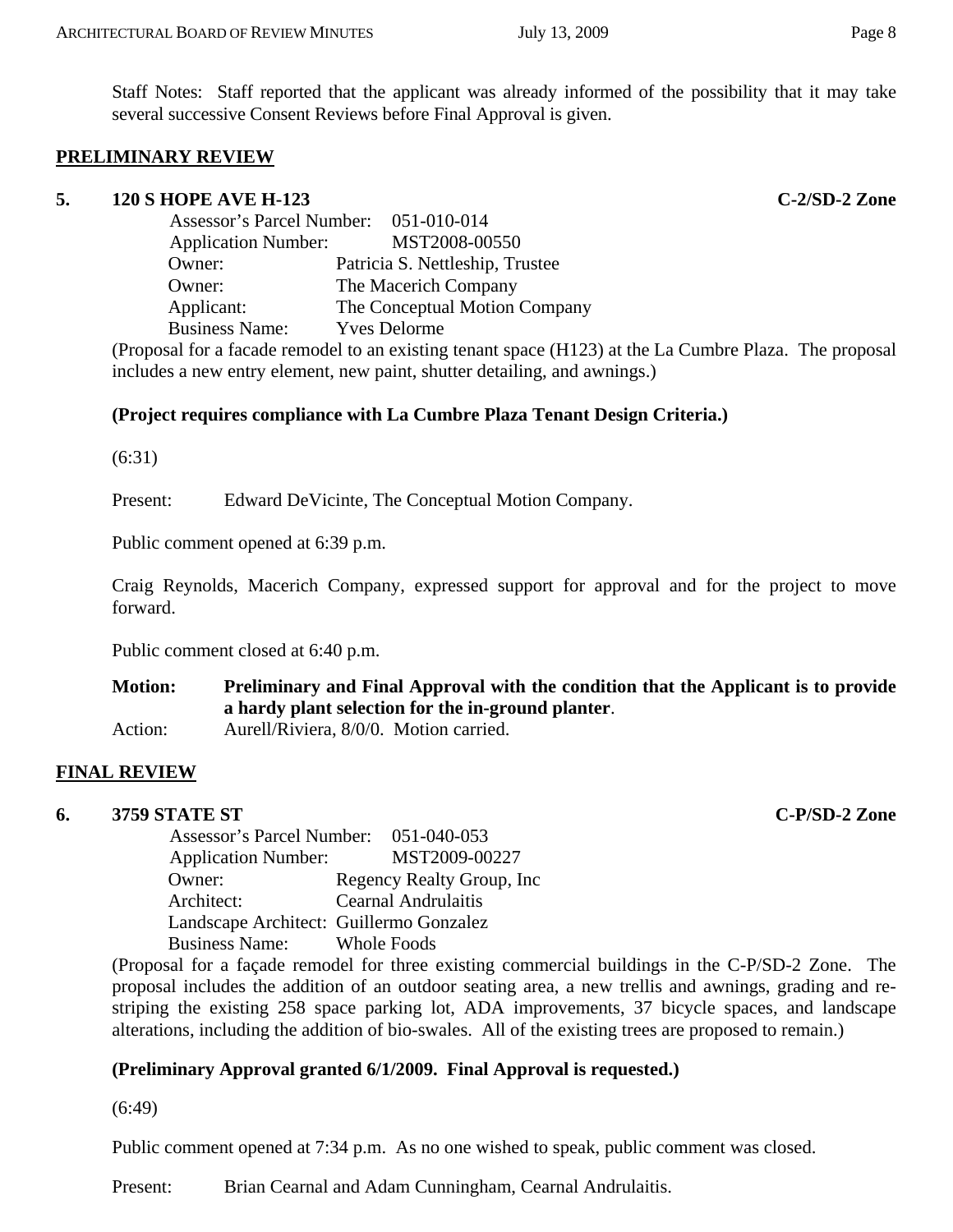## **Motion: Final Approval with conditions:**

## ARCHITECTURE FOR WHOLE FOODS BUILDING:

- 1) At the stone veneer columns, provide traditional stone cap details with minimum 4-inch vertical height thickness.
- 2) At the plaster wall caps on (transformer enclosure) Detail A, Drawing A1.7E, provide a stone cap to the wall that has a sandstone veneer finish.
- 3) Add all exterior wood trellis elements.
- 4) Provide all hidden connections at the trellis structures.
- 5) Add all stone veneer work and provide traditional stone veneer jointing with no corner miters.
- 6) Eliminate the existing deteriorating wood glue LAM beam on the west end and a portion of the south side of the Whole Foods building.
- 7) Regarding Drawing A1.0E, correct the stone wainscot to a 4-foot height.
- ARCHITECTURE FOR BUILDING #1:
- 1) Regarding Detail #10 and #5, Sheet #A501, revise the third story metal finish pilaster to the windows to have all equal dimensions.
- 2) On the third floor, behind the stairwell on the west elevation, paint the drywall behind the exterior glazing at the stairwell black in color.

## ARCHITECTURE FOR BUILDING #2:

1) The Board had no comments regarding Building #2.

LANDSCAPING:

- 1) Replace all the Sycamore trees with Olive trees.
- 2) Replace all the Loquat trees, especially by the transformer, with Chinese Fringe trees.
- Action: Zink/Sherry, 8/0/0. Motion carried.

## **ADJOURNMENT:**

**The Full Board meeting adjourned at 7:54 p.m.**